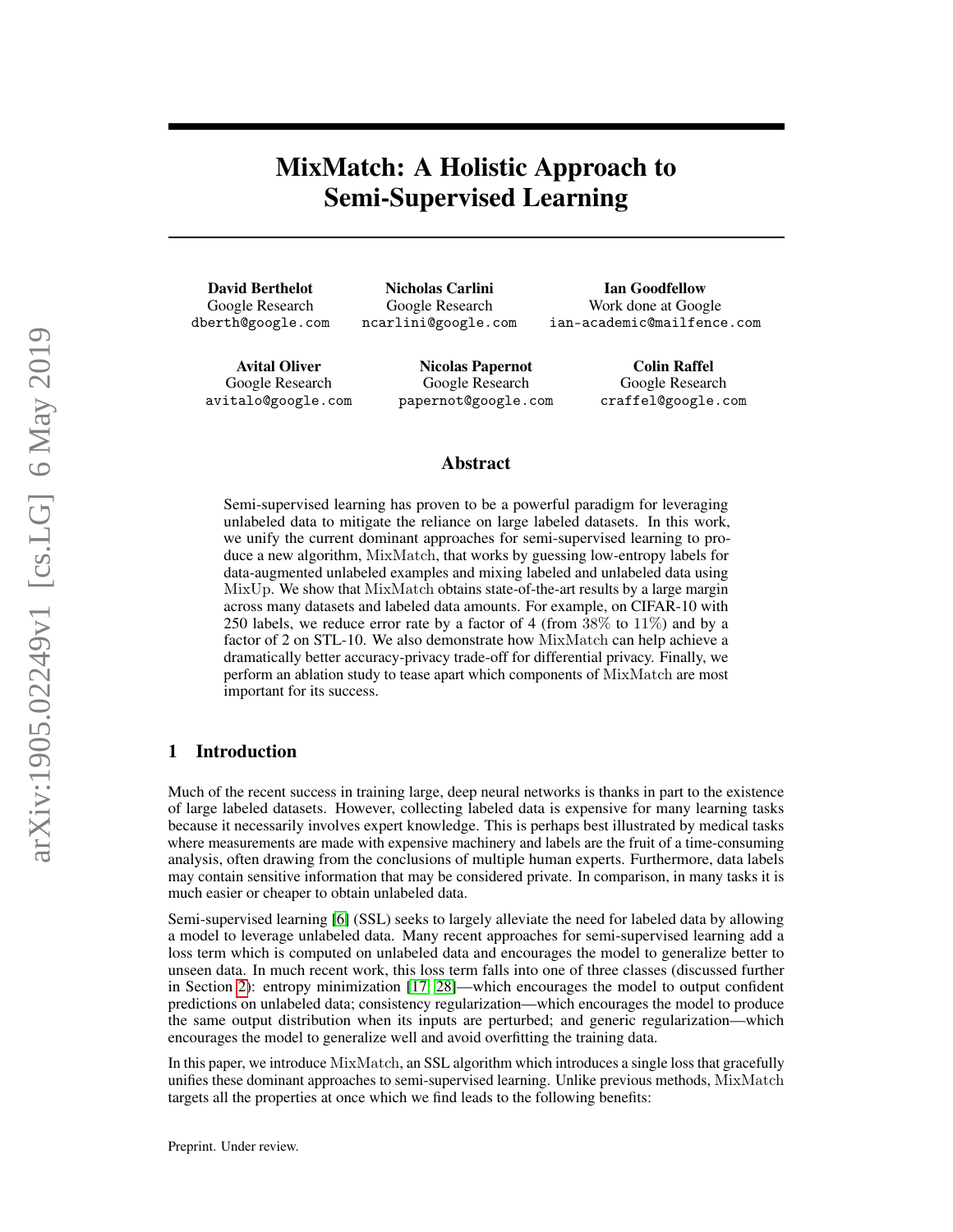<span id="page-1-2"></span>

Figure 1: Diagram of the label guessing process used in MixMatch. Stochastic data augmentation is applied to an unlabeled image  $K$  times, and each augmented image is fed through the classifier. Then, the average of these K predictions is "sharpened" by adjusting the distribution's temperature. See algorithm [1](#page-3-0) for a full description.

- Experimentally, we show that MixMatch obtains state-of-the-art results on all standard image benchmarks (section [4.2\)](#page-5-0), for example obtaining a 11.08% error rate on CIFAR-10 with 250 labels (compared to the next-best-method which achieved 38%);
- Furthermore we show in ablation study that MixMatch is greater than the sum of its parts;
- We demonstrate in section [4.3](#page-8-0) that MixMatch is useful for differentially private learning, enabling students in the PATE framework [\[34\]](#page-10-1) to obtain new state-of-the-art results that simultaneously strengthen privacy guarantees provided and the accuracy achieved.

In short, MixMatch introduces a unified loss term for unlabeled data that seamlessly reduces entropy while maintaining consistency and remaining compatible with traditional regularization techniques.

### <span id="page-1-0"></span>2 Related Work

To set the stage for MixMatch, we first introduce existing methods for SSL. We focus mainly on those which are currently state-of-the-art and that MixMatch builds on; there is a wide literature on SSL techniques that we do not discuss here (e.g., "transductive" models [\[13,](#page-9-2) [22,](#page-10-2) [21\]](#page-10-3), graph-based methods [\[48,](#page-11-0) [4\]](#page-9-3), generative modeling [\[3,](#page-9-4) [27,](#page-10-4) [39,](#page-11-1) [9,](#page-9-5) [16,](#page-9-6) [23,](#page-10-5) [36,](#page-10-6) [32,](#page-10-7) [40\]](#page-11-2), etc.). More comprehensive overviews are provided in [\[48,](#page-11-0) [6\]](#page-9-0). In the following, we will refer to a generic model  $p_{model}(y | x; \theta)$ which produces a distribution over class labels  $y$  for an input x with parameters  $\theta$ .

#### <span id="page-1-3"></span>2.1 Consistency Regularization

A common regularization technique in supervised learning is *data augmentation*, which applies input transformations assumed to leave class semantics unaffected. For example, in image classification, it is common to elastically deform or add noise to an input image, which can dramatically change the pixel content of an image without altering its label [\[7,](#page-9-7) [41,](#page-11-3) [10\]](#page-9-8). Roughly speaking, this can artificially expand the size of a training set by generating a near-infinite stream of new, modified data. *Consistency regularization* applies data augmentation to semi-supervised learning by leveraging the idea that a classifier should output the same class distribution for an unlabeled example even after it has been augmented. More formally, consistency regularization enforces that an unlabeled example  $x$ should be classified the same as  $\text{Augment}(x)$ , where  $\text{Augment}(x)$  is a stochastic data augmentation function—like a random spatial translation or adding noise.

In the simplest case, the "Π-Model" [\[25\]](#page-10-8) (also called "Regularization with stochastic transformations and perturbations" [\[38\]](#page-11-4)) adds the loss term

<span id="page-1-1"></span>
$$
\|\mathbf{p}_{\text{model}}(y \mid \text{Augment}(x); \theta) - \mathbf{p}_{\text{model}}(y \mid \text{Augment}(x); \theta)\|_{2}^{2}
$$
\n(1)

for unlabeled datapoints x. Note again that  $\text{Augment}(x)$  is a stochastic transformation, so the two terms in eq. [\(1\)](#page-1-1) are not identical. This approach has been applied to image classification benchmarks using a sophisticated augmentation process which includes rotation, shearing, additive Gaussian noise, etc. "Mean Teacher" [\[42\]](#page-11-5) replaces one of the terms in eq. [\(1\)](#page-1-1) with the output of the model using an exponential moving average of model parameter values. This provides a more stable target and was found empirically to significantly improve results. A drawback to these approaches is that they use domain-specific data augmentation strategies. "Virtual Adversarial Training" [\[30\]](#page-10-9) (VAT)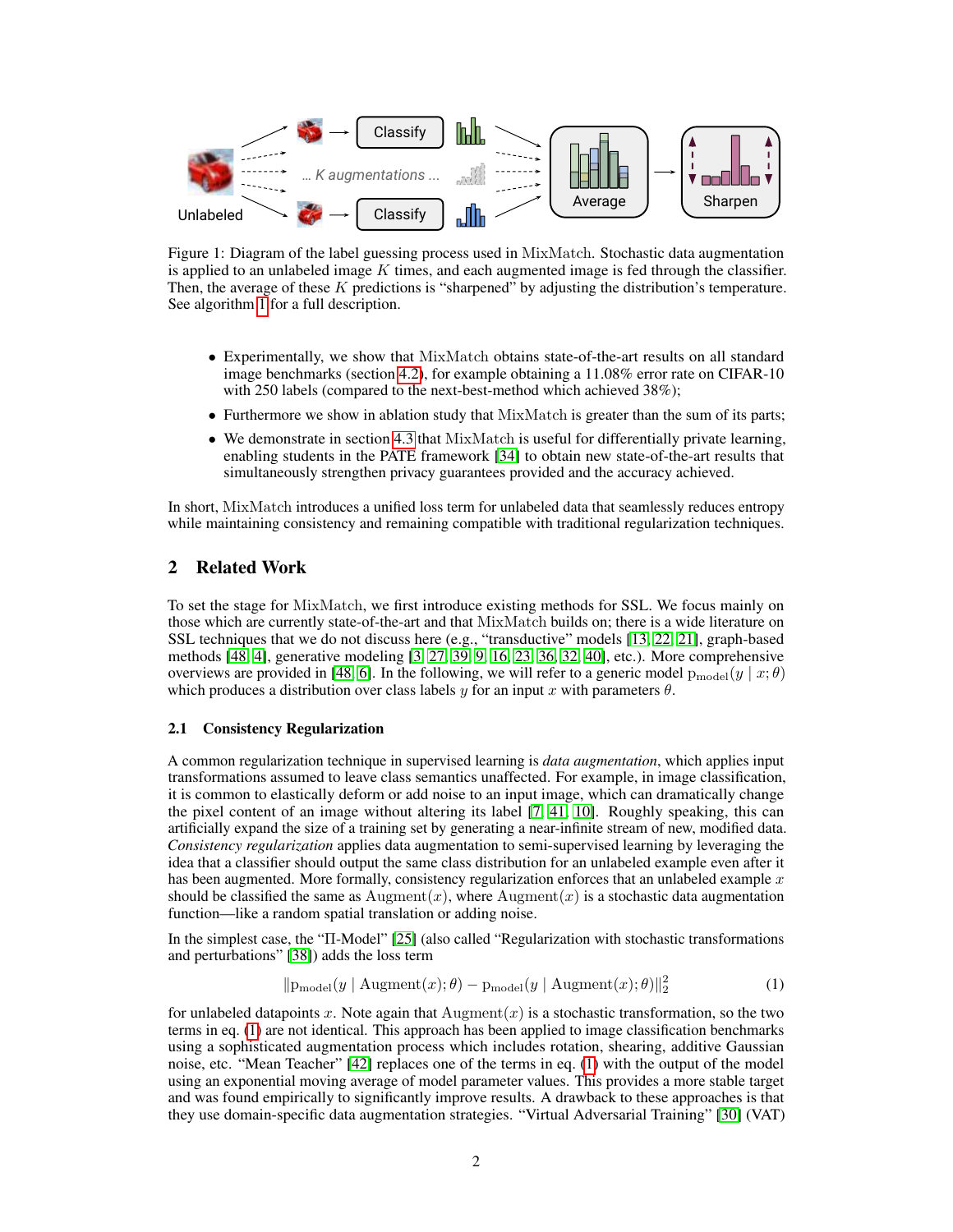addresses this by instead computing an additive perturbation to apply to the input which maximally changes the output class distribution. MixMatch utilizes a form of consistency regularization through the use of standard data augmentation for images (random horizontal flips and crops).

#### <span id="page-2-0"></span>2.2 Entropy Minimization

A common underlying assumption in many semi-supervised learning methods is that the classifier's decision boundary should not pass through high-density regions of the marginal data distribution. One way to enforce this is to require that the classifier output low-entropy predictions on unlabeled data. This is done explicitly in [\[17\]](#page-9-1) by simply adding a loss term which minimizes the entropy of  $p_{\text{model}}(y \mid x; \theta)$  for unlabeled data x. This form of entropy minimization was combined with VAT in [\[30\]](#page-10-9) to obtain stronger results. "Pseudo-Label" [\[28\]](#page-10-0) does entropy minimization implicitly by constructing hard labels from high-confidence predictions on unlabeled data and using these as training targets in a standard cross-entropy loss. MixMatch also implicitly achieves entropy minimization through the use of a "sharpening" function on the target distribution for unlabeled data, described in section [3.2.1.](#page-3-1)

#### 2.3 Traditional Regularization

Regularization refers to the general approach of imposing a constraint on a model to make it harder to memorize the training data and therefore hopefully make it generalize better to unseen data [\[19\]](#page-10-10). A ubiquitous regularization technique is to add a loss term which penalizes the  $L_2$  norm of the model parameters, which can be seen as enforcing a zero-mean identity-covariance Gaussian prior on the weight values [\[19\]](#page-10-10). When using simple gradient descent, this loss term is equivalent to exponentially decaying the weight values towards zero. Since we are using Adam as our gradient optimizer, we use explicit "weight decay" rather than an  $L_2$  loss term [\[29,](#page-10-11) [45\]](#page-11-6).

More recently, the  $MixUp [46]$  $MixUp [46]$  regularizer was proposed, which trains a model on convex combinations of both inputs and labels. MixUp can be seen as encouraging the model to have strictly linear behavior "between" examples, by requiring that the model's output for a convex combination of two inputs is close to the convex combination of the output for each individual input [\[43,](#page-11-8) [44,](#page-11-9) [18\]](#page-9-9). We utilize MixUp in MixMatch both as a regularizer (applied to labeled datapoints) and a semisupervised learning method (applied to unlabeled datapoints). MixUp has been previously applied to semi-supervised learning; in particular, the concurrent work of [\[44\]](#page-11-9) uses a subset of the methodology used in MixMatch. We clarify the differences in our ablation study (section [4.2.3\)](#page-7-0).

### 3 MixMatch

In this section, we introduce MixMatch, our proposed semi-supervised learning method. MixMatch is a "holistic" approach which incorporates ideas and components from the dominant paradigms for SSL discussed in section [2.](#page-1-0) Given a batch  $\mathcal X$  of labeled examples with corresponding one-hot targets (representing one of  $L$  possible labels) and an equally-sized batch  $U$  of unlabeled examples, MixMatch produces a processed batch of augmented labeled examples  $\mathcal{X}'$  and a batch of augmented unlabeled examples with "guessed" labels  $\mathcal{U}'$ .  $\mathcal{U}'$  and  $\mathcal{X}'$  are then used in computing separate labeled and unlabeled loss terms. More formally, the combined loss  $\mathcal L$  for semi-supervised learning is computed as

$$
\mathcal{X}', \mathcal{U}' = \text{MixMatch}(\mathcal{X}, \mathcal{U}, T, K, \alpha)
$$
\n(2)

$$
\mathcal{L}_{\mathcal{X}} = \frac{1}{|\mathcal{X}'|} \sum_{x, p \in \mathcal{X}'} \mathcal{H}(p, \mathbf{p}_{\text{model}}(y \mid x; \theta)) \tag{3}
$$

$$
\mathcal{L}_{\mathcal{U}} = \frac{1}{L|\mathcal{U}'|} \sum_{u,q \in \mathcal{U}'} ||q - \mathbf{p}_{\text{model}}(y \mid u; \theta)||_2^2 \tag{4}
$$

<span id="page-2-3"></span><span id="page-2-2"></span><span id="page-2-1"></span>
$$
\mathcal{L} = \mathcal{L}_{\mathcal{X}} + \lambda_{\mathcal{U}} \mathcal{L}_{\mathcal{U}} \tag{5}
$$

where H(p, q) is the cross-entropy between distributions p and q, and T, K,  $\alpha$ , and  $\lambda_{\mathcal{U}}$  are hyperparameters described below. The full MixMatch algorithm is provided in algorithm [1,](#page-3-0) and a diagram of the label guessing process is shown in fig. [1.](#page-1-2) We describe each part of MixMatch in the following sections.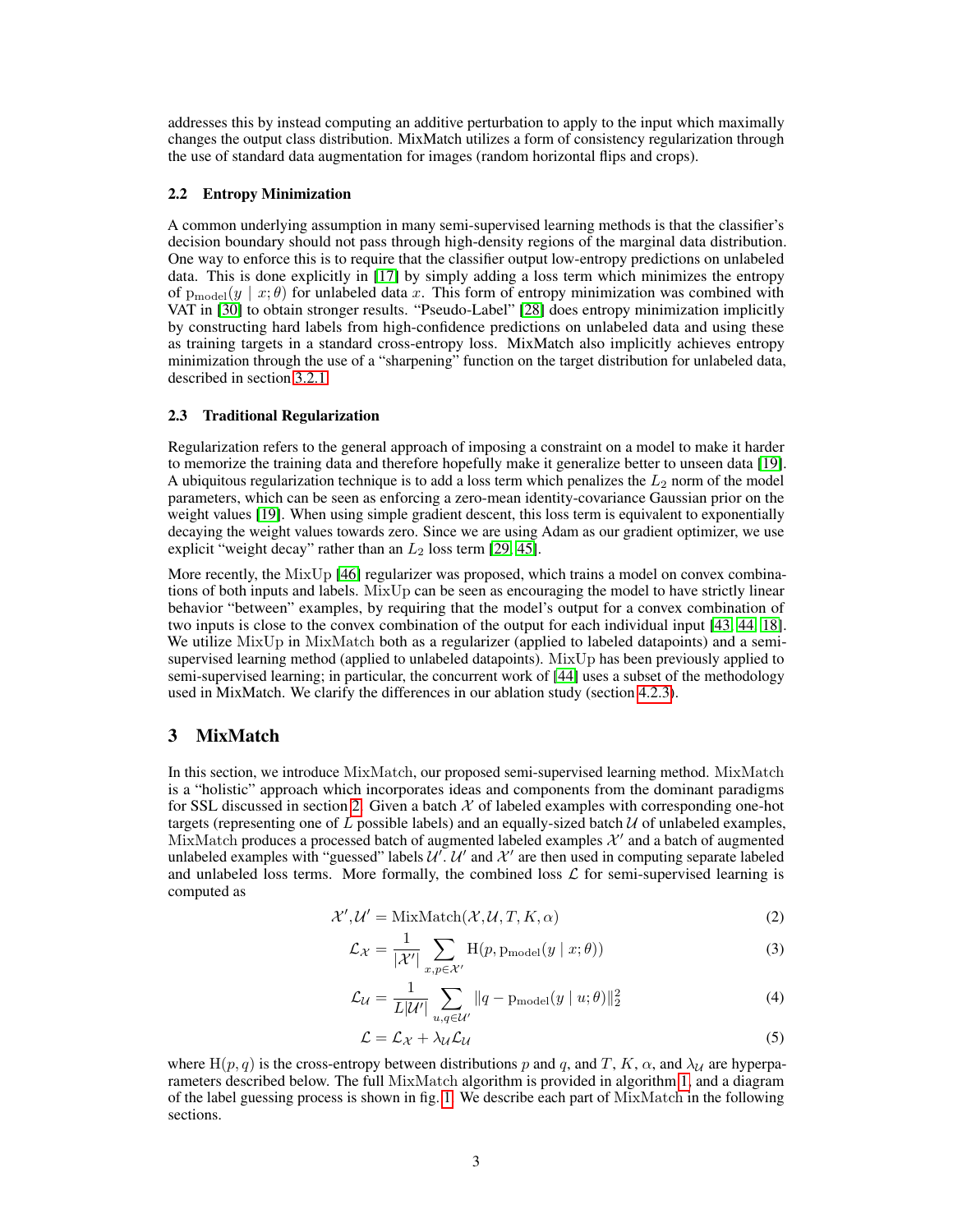<span id="page-3-0"></span>**Algorithm 1** MixMatch ingests a batch of labeled data  $\mathcal{X}$  and a batch of unlabeled data  $\mathcal{U}$  and produces a collection  $\mathcal{X}'$  of processed labeled examples and a collection  $\mathcal{U}'$  of processed unlabeled examples with "guessed" labels.

1: **Input:** Batch of labeled examples and their one-hot labels  $\mathcal{X} = ((x_b, p_b); b \in (1, ..., B))$ , batch of unlabeled examples  $\mathcal{U} = (u_b; b \in (1, \dots, B)),$  sharpening temperature T, number of augmentations K, Beta distribution parameter  $\alpha$  for MixUp.

2: for  $b = 1$  to  $B$  do

- <span id="page-3-3"></span>3:  $\hat{x}_b = \text{Augment}(x_b)$  // *Apply data augmentation to*  $x_b$ <br>4: **for**  $k = 1$  **to**  $K$  **do**
- for  $k = 1$  to  $K$  do
- <span id="page-3-5"></span><span id="page-3-4"></span>5:  $\hat{u}_{b,k} = \text{Augment}(u_b)$  // *Apply*  $k^{th}$  *round of data augmentation to*  $u_b$
- 6: end for
- 7:  $\bar{q}_b = \frac{1}{K} \sum_k \text{p}_{\text{model}}(y \mid \hat{u}_{b,k}; \theta)$  // *Compute average predictions across all augmentations of*  $u_b$
- <span id="page-3-6"></span>8:  $q_b = \text{Sharpen}(\bar{q}_b, T)$  // *Apply temperature sharpening to the average prediction (see eq.* [\(7\)](#page-3-2))
- <span id="page-3-8"></span>9: end for
- 10:  $\hat{\mathcal{X}} = ((\hat{x}_b, p_b); b \in (1, \ldots, B))$  // Augmented labeled examples and their labels

<span id="page-3-10"></span><span id="page-3-9"></span>11:  $\hat{\mathcal{U}} = ((\hat{u}_{b,k}, q_b); b \in (1, \ldots, B), k \in (1, \ldots, K))$  // Augmented unlabeled examples, guessed labels 12:  $W = \text{Shuffle}(\text{Concat}(\hat{X}, \hat{\mathcal{U}}))$  // *Combine and shuffle labeled and unlabeled data* 

- <span id="page-3-11"></span>13:  $\mathcal{X}' = (\text{MixUp}(\hat{\mathcal{X}}_i, \mathcal{W}_i); i \in (1, \ldots, |\hat{\mathcal{X}}|))$  // Apply MixUp to labeled data and entries from W
- <span id="page-3-12"></span>14:  $\mathcal{U}' = (\text{MixUp}(\hat{\mathcal{U}}_i, \mathcal{W}_{i+|\hat{\mathcal{X}}|}); i \in (1, \ldots, |\hat{\mathcal{U}}|))$  // *Apply* MixUp to unlabeled data and the rest of W 15: return  $\mathcal{X}', \mathcal{U}'$

#### 3.1 Data Augmentation

As noted in section [2.1,](#page-1-3) a common approach for mitigating a lack of labeled data is to use data augmentation. Data augmentation introduces a function  $\text{Augment}(x)$  which produces a stochastic transformation of the input datapoint  $x$  in such a way that its label remains unchanged. To reiterate, different applications of Augment will produce different (stochastic) outputs. As is typical in many SSL methods, we use data augmentation both on labeled and unlabeled data. For each  $x_b$  in the batch of labeled data X, we generate a transformed version  $\hat{x}_b = \text{Augment}(x_b)$  (algorithm [1,](#page-3-0) line [3\)](#page-3-3). For each  $u_b$  in the batch of unlabeled data U, we generate K augmentations  $\hat{u}_{b,k} = \text{Augment}(u_b), k \in$  $(1, \ldots, K)$  (algorithm [1,](#page-3-0) line [5\)](#page-3-4). These individual augmentations are used for generating a "guessed" label"  $q_b$  for each  $u_b$ , through a process we describe in the following section.

#### <span id="page-3-7"></span>3.2 Label Guessing

For each unlabeled example in  $U$ , MixMatch produces a "guess" for the example's label using the model's predictions. This guess is later used in the unsupervised loss term. To do so, we compute the average of the model's predicted classed distributions across all the  $K$  augmentations of  $u_b$  by

$$
\bar{q}_b = \frac{1}{K} \sum_{k=1}^{K} \mathbf{p}_{\text{model}}(y \mid \hat{u}_{b,k}; \theta)
$$
\n(6)

in algorithm [1,](#page-3-0) line [7.](#page-3-5) Using data augmentation to obtain an artificial target for an unlabeled example is common in consistency regularization methods [\[25,](#page-10-8) [38,](#page-11-4) [42\]](#page-11-5).

#### <span id="page-3-1"></span>3.2.1 Sharpening

In generating a label guess, we perform one additional step inspired by the success of entropy minimization in semi-supervised learning (discussed in section [2.2\)](#page-2-0). Given the average prediction over augmentations  $\bar{q}_b$ , we apply a sharpening function to reduce the entropy of the label distribution. In practice, for the sharpening function, we use the common approach of adjusting the "temperature" of this categorical distribution [\[15\]](#page-9-10), which is defined as the operation

<span id="page-3-2"></span>
$$
Sharpen(p, T)_i := p_i^{\frac{1}{T}} / \sum_{j=1}^{L} p_j^{\frac{1}{T}}
$$
 (7)

where  $p$  is some input categorical distribution (specifically in MixMatch,  $p$  is the average class prediction over augmentations  $\bar{q}_b$ , as shown in algorithm [1,](#page-3-0) line [8\)](#page-3-6) and T is a hyperparameter. As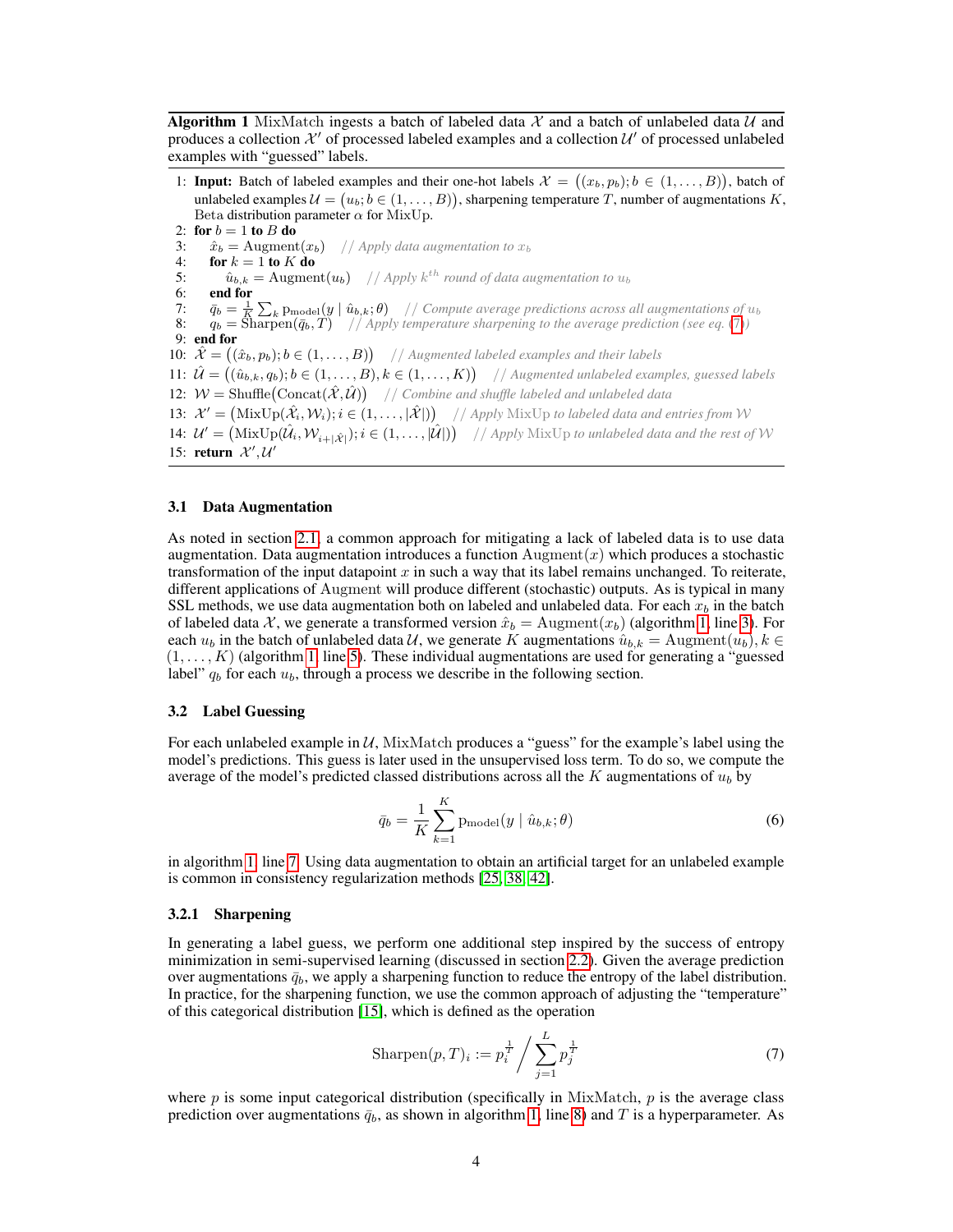$T \to 0$ , the output of Sharpen $(p, T)$  will approach a Dirac ("one-hot") distribution. Since we will later use  $q_b$  = Sharpen( $\bar{q}_b$ , T) as a target for the model's prediction for an augmentation of  $u_b$ , lowering the temperature encourages the model to produce lower-entropy predictions.

#### 3.3 MixUp

As the final step of MixMatch, we utilize  $MixUp [46]$  $MixUp [46]$ . To use  $MixUp$  for semi-supervised learning, we apply it both to labeled examples and unlabeled examples with label guesses (generated as described in section [3.2\)](#page-3-7). Unlike past work using MixUp for SSL [\[43,](#page-11-8) [44,](#page-11-9) [18\]](#page-9-9), we "mix" labeled examples with unlabeled examples and vice versa which we find results in improved performance (section [4.2.3\)](#page-7-0). In our combined loss function (described in section [3.4\)](#page-4-0), we use separate loss terms for labeled and unlabeled data. This causes an issue when using MixUp in the originally proposed form; instead, for a pair of two examples with their corresponding (one-hot) labels  $(x_1, p_1), (x_2, p_2)$ we define a slightly modified MixUp as computing  $(x', p')$  by

<span id="page-4-1"></span>
$$
\lambda \sim \text{Beta}(\alpha, \alpha) \tag{8}
$$

$$
\lambda' = \max(\lambda, 1 - \lambda) \tag{9}
$$

$$
x' = \lambda' x_1 + (1 - \lambda') x_2 \tag{10}
$$

$$
p' = \lambda' p_1 + (1 - \lambda') p_2 \tag{11}
$$

where  $\alpha$  is a hyperparameter. The originally-proposed MixUp can be seen as omitting eq. [\(9\)](#page-4-1) (i.e. setting  $\lambda' = \lambda$ ). To apply MixUp, we first collect all augmented labeled examples and their labels into

$$
\hat{\mathcal{X}} = ((\hat{x}_b, p_b); b \in (1, \dots, B))
$$
\n<sup>(12)</sup>

and all augmentations of all unlabeled examples with their guessed labels into

$$
\hat{\mathcal{U}} = ((\hat{u}_{b,k}, q_b); b \in (1, ..., B), k \in (1, ..., K))
$$
\n(13)

(algorithm [1,](#page-3-0) lines [10](#page-3-8)[–11\)](#page-3-9). Then, we combine these collections and shuffle the result to form  $W$ which will serve as a data source for MixUp (algorithm [1,](#page-3-0) line [12\)](#page-3-10). For each the  $i^{th}$  example-label pair in  $\hat{X}$ , we compute  $MixUp(\hat{\mathcal{X}}_i, \mathcal{W}_i)$  and add the result to the collection  $\mathcal{X}'$  (algorithm [1,](#page-3-0) line [13\)](#page-3-11). Note that because of our slight modification to MixUp, the entries in  $\mathcal{X}'$  are guaranteed to be "closer" (in terms of interpolation) to an original labeled datapoint than the corresponding interpolant from W. We similarly compute  $\mathcal{U}'_i = \text{MixUp}(\hat{\mathcal{U}}_i, \mathcal{W}_{i+|\hat{\mathcal{X}}|})$  for  $i \in (1, \ldots, |\hat{\mathcal{U}}|)$ , intentionally using the remainder of W that was not used in the construction of  $\mathcal{X}'$  (algorithm [1,](#page-3-0) line [14\)](#page-3-12). To summarize, MixMatch transforms  $\mathcal X$  into  $\mathcal X'$ , a collection of labeled examples which have had data augmentation and  $MixUp$  (potentially mixed with an unlabeled example) applied. Similarly,  $U$  is transformed into  $\mathcal{U}'$ , a collection of multiple augmentations of each unlabeled example with corresponding label guesses.

#### <span id="page-4-0"></span>3.4 Loss Function

Given our processed batches  $\mathcal{X}'$  and  $\mathcal{U}'$  produced by MixMatch, we use the standard semi-supervised loss shown in eqs. [\(3\)](#page-2-1) to [\(5\)](#page-2-2). Equation [\(5\)](#page-2-2) combines the typical cross-entropy loss between labels and model predictions from  $\mathcal{X}'$  with a squared  $L_2$  loss on predictions and guessed labels from  $\mathcal{U}'$ . The squared  $L_2$  loss in eq. [\(4\)](#page-2-3) corresponds to the multiclass Brier score [\[5\]](#page-9-11) which, unlike the cross-entropy, is bounded and less sensitive to completely incorrect predictions. As a result, it has frequently been used as a loss for predictions on unlabeled data in semi-supervised learning [\[25,](#page-10-8) [42\]](#page-11-5) as well as a measure of predictive uncertainty [\[26\]](#page-10-12). Note that the guessed labels q in eq. [\(4\)](#page-2-3) are a function of the model parameters; however, as is standard when using this form of loss function [\[25,](#page-10-8) [42,](#page-11-5) [30,](#page-10-9) [33\]](#page-10-13), we do not propagate gradients through the guessed labels.

#### 3.5 Hyperparameters

Since MixMatch combines multiple mechanisms for leveraging unlabeled data, it introduces various hyperparameters – specifically, the sharpening temperature  $T$ , number of unlabeled augmentations  $K$ ,  $\alpha$  parameter for Beta in MixUp, and the unsupervised loss weight  $\lambda_{\mathcal{U}}$ . In general, semi-supervised learning methods with many hyperparameters can be problematic to apply in practice due to the difficulty in using cross-validation with small validation sets [\[33,](#page-10-13) [37,](#page-11-10) [33\]](#page-10-13). However, we find in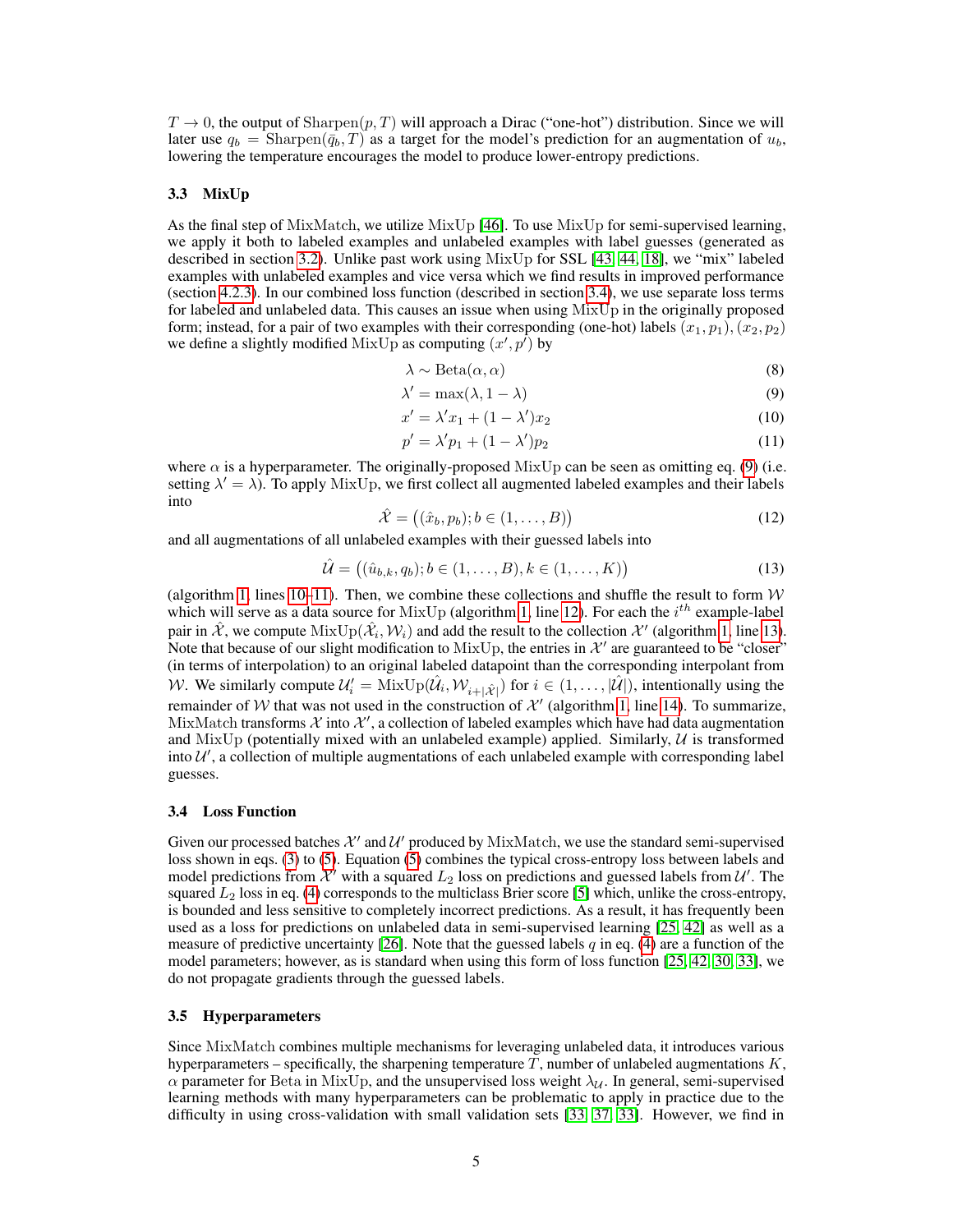practice that most of MixMatch's hyperparameters can be fixed and do not need to be tuned on a per-experiment or per-dataset basis. Specifically, for all experiments we set  $T = 0.5$  and  $K = 2$ . Further, we only change  $\lambda_U$  and  $\alpha$  on a per-dataset basis; we found that  $\lambda_U = 100$  and  $\alpha = 0.75$  are good starting points for tuning.

### 4 Experiments

To test the effectiveness of MixMatch, we apply it to standard semi-supervised learning benchmarks (section [4.2\)](#page-5-0) and provide an extensive ablation study to tease apart the contribution of each of MixMatch's components (section [4.2.3\)](#page-7-0). As an additional application, we consider privacypreserving learning in section [4.3.](#page-8-0)

### <span id="page-5-1"></span>4.1 Implementation details

Unless otherwise noted, in all experiments we use the "Wide ResNet-28" model from [\[33\]](#page-10-13); further details of that model are available in the appendix of [\[33\]](#page-10-13). Overall, our implementation of the model and training procedure closely matches that of [\[33\]](#page-10-13), except for the following differences: First, instead of employing a learning rate schedule, we simply evaluate models using an exponential moving average of their parameters with a decay rate of 0.999. Second, we utilize weight decay as regularization in all models, decaying weights by 0.02 at each update for the Wide ResNet-28 model. Finally, we save checkpoint every  $2^{16}$  training samples and simply report the median of the last 20 checkpoints' error rate. This simplifies the implementation, at a potential cost of an increase in error rate which could be obtained by, for example, averaging checkpoints [\[2\]](#page-9-12) or choosing the checkpoint with the lowest validation error.

### <span id="page-5-0"></span>4.2 Semi-Supervised Learning

First, we evaluate the effectiveness of MixMatch on four standard benchmark datasets: CIFAR-10 and CIFAR-100 [\[24\]](#page-10-14), SVHN [\[31\]](#page-10-15), and STL-10 [\[8\]](#page-9-13). The first three datasets are common image classification benchmarks for supervised learning; standard practice for evaluating semi-supervised learning on these datasets is to treat most of the dataset as unlabeled and use a small portion (e.g. a few hundred or thousand labels) as labeled data. STL-10 is a dataset specifically designed for SSL, with 5,000 labeled images and 100,000 unlabeled images which are drawn from a slightly different distribution than the labeled data.

### 4.2.1 Baseline Methods

As baselines for comparison, we consider the four methods considered in [\[33\]](#page-10-13) (Π-Model [\[25,](#page-10-8) [38\]](#page-11-4), Mean Teacher [\[42\]](#page-11-5), Virtual Adversarial Training [\[30\]](#page-10-9), and Pseudo-Label [\[28\]](#page-10-0)) which are described in section [2.](#page-1-0) We also use MixUp [\[46\]](#page-11-7) on its own as a baseline. MixUp is designed as a regularizer for supervised learning, so we modify it for SSL by applying it both to labeled examples (mixing pairs  $(x_1, p_1)$  and  $(x_1, p_2)$  from X) and unlabeled examples (mixing pairs of  $(u_1, p_{\text{model}}(y | u_1, \theta))$ and  $(u_2, p_{\text{model}}(y \mid u_2, \theta))$  and using the result as a guessed label). In accordance with standard usage of MixUp, we use a cross-entropy loss between the MixUp-generated guess label and the model's prediction. As advocated by [\[33\]](#page-10-13), we reimplemented each of these methods in the same codebase and applied them to the same model (described in section [4.1\)](#page-5-1) to ensure a fair comparison. We re-tuned the hyperparameters for each baseline method, which generally resulted in a marginal accuracy improvement compared to those in [\[33\]](#page-10-13), thereby providing a more competitive experimental setting for testing out MixMatch.

### 4.2.2 Results

CIFAR-10 For CIFAR-10, we evaluate the accuracy of each method with a varying number of labeled examples from 250 to 4000 (as is standard practice). The results can be seen in fig. [2.](#page-6-0) We used  $\alpha = 0.75$  and  $\lambda_{\mathcal{U}} = 75$  for CIFAR-10. We created 5 splits for each number of labeled points, each with a different random seed. Each model was trained on each split and the error rates were reported by the mean and variance across splits. We find that MixMatch outperforms all other methods by a significant margin, for example reaching an error rate of 6.24% with 4000 labels. For reference, on the same model, fully supervised training on all 50000 samples achieves an error rate of 4.17%.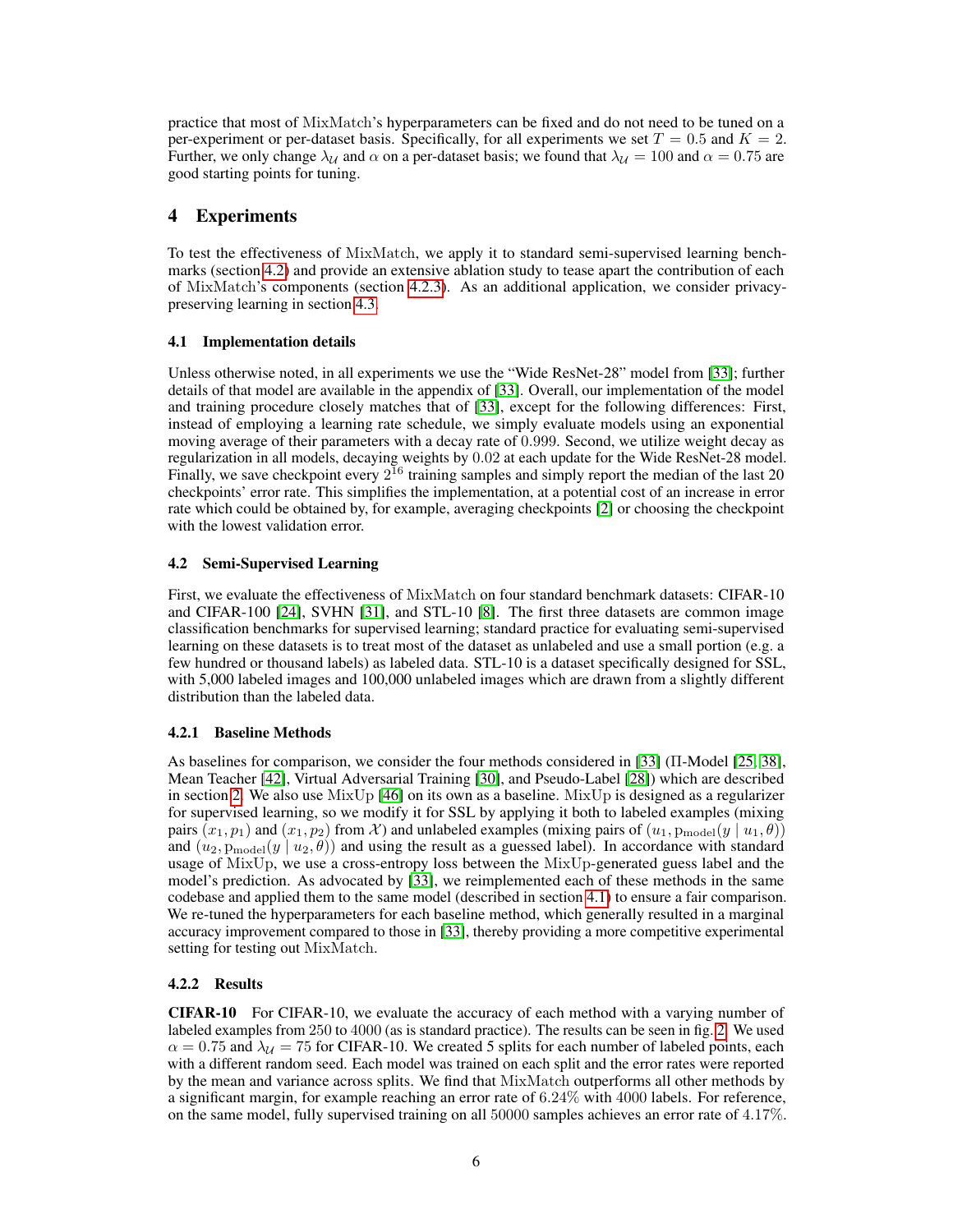<span id="page-6-0"></span>

Figure 2: Error rate comparison of MixMatch to baseline methods on CIFAR-10 for a varying number of labels. Exact numbers are provided in table [5](#page-13-0) (appendix). "Supervised" refers to training with all 50000 training examples and no unlabeled data. With 250 labels MixMatch reaches an error rate comparable to next-best method's performance with 4000 labels.



Figure 3: Error rate comparison of MixMatch to baseline methods on SVHN for a varying number of labels. Exact numbers are provided in table [6](#page-13-1) (appendix). "Supervised" refers to training with all 73257 training examples and no unlabeled data. With 250 examples MixMatch nearly reaches the accuracy of supervised training for this model.

<span id="page-6-1"></span>

| Method                              | CIFAR-10      | CIFAR-100        |
|-------------------------------------|---------------|------------------|
| Mean Teacher [42]<br><b>SWA [2]</b> | 6.28<br>5.00  | 28.80            |
| MixMatch                            | $4.95 + 0.08$ | $25.88 \pm 0.30$ |

| Method            | 1000 labels    | 5000 labels |
|-------------------|----------------|-------------|
| CutOut $[12]$     |                | 12.74       |
| <b>IIC</b> [20]   |                | 11.20       |
| <b>SWWAE</b> [47] | 25.70          |             |
| $CC-GAN2$ [11]    | 22.20          |             |
| MixMatch          | $10.18 + 1.46$ | 5.59        |

Table 1: CIFAR-10 and CIFAR-100 error rate comparison with larger (26 million parameter) models.

Table 2: STL-10 error rate using 1000-label splits or the entire 5000-label training set.

Furthermore, MixMatch obtains an error rate of 11.08% with only 250 labels. For comparison, at 250 labels the next-best-performing method (VAT [\[30\]](#page-10-9)) achieves an error rate of 36.03, over 4.5× higher than MixMatch considering fully supervised error rate as the limit under our model settings. In addition, at 4000 labels the next-best-performing method (Mean Teacher [\[42\]](#page-11-5)) obtains an error rate of 10.36%, which suggests that MixMatch can achieve similar performance with only 1/16 as many labels. We believe that the most interesting comparisons are with very few labeled data points since it reveals the method's sample efficiency which is central to semi-supervised learning.

CIFAR-10 and CIFAR-100 with a larger model Some prior work [\[42,](#page-11-5) [2\]](#page-9-12) has also considered the use of a larger, 26 million-parameter model. Our base model, as used in [\[33\]](#page-10-13), has only 1.5 million parameters which conflates comparison with these results. For a more reasonable comparison to these results, we measure the effect of increasing the width of our base ResNet model and evaluate MixMatch's performance on a 28-layer Wide Resnet model which has 135 filters per layer, resulting in 26 million parameters. We also evaluate MixMatch on this larger model on CIFAR-100 with 10000 labels, to compare to the corresponding result from [\[2\]](#page-9-12). The results are shown in table [1.](#page-6-1) In general, MixMatch matches or outperforms the best results from [\[2\]](#page-9-12), though we note that the comparison still remains problematic due to the fact that the model from [\[42,](#page-11-5) [2\]](#page-9-12) also uses more sophisticated "shake-shake" regularization [\[14\]](#page-9-16). For this model, we used a weight decay of 0.04. We used  $\alpha = 0.75$ ,  $\lambda_{\mathcal{U}} = 75$  for CIFAR-10 and  $\alpha = 0.75$ ,  $\lambda_{\mathcal{U}} = 150$  for CIFAR-100.

SVHN and SVHN+Extra As with CIFAR-10, we evaluate the performance of each SSL method on SVHN with a varying number of labels from 250 to 4000. As is standard practice, we first consider the setting where the 73257-example training set is split into labeled and unlabeled data. The results are shown in fig. [3.](#page-6-0) We used  $\alpha = 0.75$  and  $\lambda_{\mathcal{U}} = 250$  for SVHN. Here again the models were evaluated on 5 splits for each number of labeled points, each with a different random seed. We found MixMatch's performance to be relatively constant (and better than all other methods) across all amounts of labeled data. Surprisingly, after additional tuning we were able to obtain extremely good performance from Mean Teacher [\[42\]](#page-11-5), though its error rate was consistently slightly higher than MixMatch's.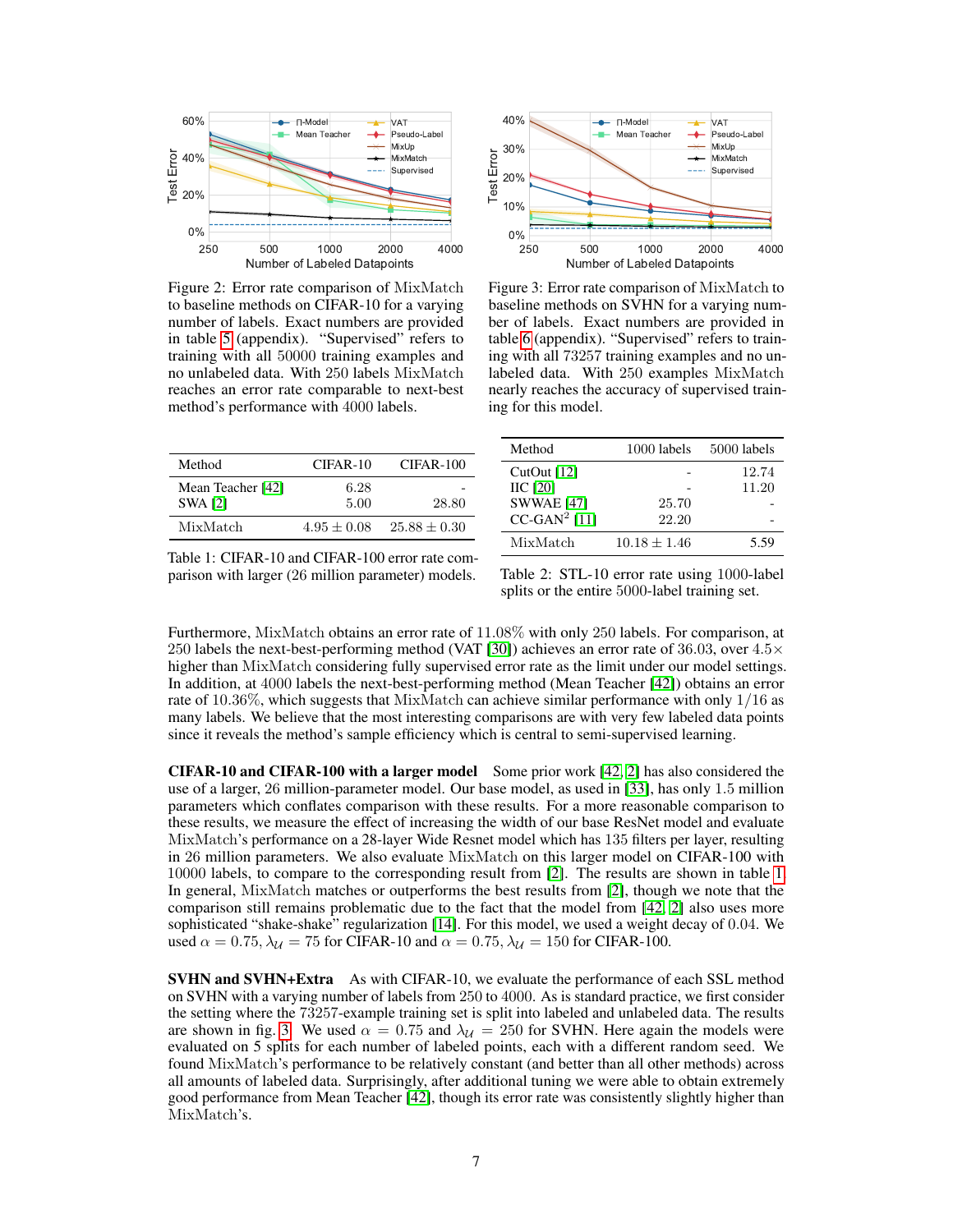<span id="page-7-1"></span>

| Labels                    | 250           | 500                                                                                                          | 1000 | 2000 | 4000                                | All             |
|---------------------------|---------------|--------------------------------------------------------------------------------------------------------------|------|------|-------------------------------------|-----------------|
| <b>SVHN</b><br>SVHN+Extra | $3.78 + 0.26$ | $3.64 + 0.46$ $3.27 + 0.31$ $3.04 + 0.13$<br>$2.22 \pm 0.08$ $2.17 \pm 0.07$ $2.18 \pm 0.06$ $2.12 \pm 0.03$ |      |      | $2.89 \pm 0.06$<br>$-2.07 \pm 0.05$ | - 2.59<br>- 171 |

Table 3: Comparison of error rates for SVHN and SVHN+Extra for MixMatch. The last column ("All") contains the fully-supervised performance with all labels in the corresponding training set.

Note that SVHN has two training sets: *train* and *extra*. In fully supervised learning, both sets are concatenated to form the full training set (604388 samples). In semi-supervised learning, for historical reasons unknown to us the *extra* set was left aside and only train was used (73257 samples). We argue that the leveraging both *train* and *extra* for the unlabeled data is more interesting since it exhibits a higher ratio of unlabeled samples over labeled ones. We report error rates for both SVHN and SVHN+Extra in table table [3.](#page-7-1) For SVHN+Extra we used  $\alpha = 0.25$ ,  $\lambda_{\mathcal{U}} = 250$  and a weight decay of 0.0001; as expected with more samples the training required less regularization. We found that on both training sets, MixMatch nearly matches the fully-supervised performance on the same training set almost immediately – for example, MixMatch achieves an error rate of 2.22% with only 250 labels on SVHN+Extra compared to the fully-supervised performance of 1.71%. Interestingly, on SVHN+Extra MixMatch outperformed fully supervised training on SVHN without *extra* (2.59% error) for every labeled data amount considered. To emphasize the importance of this, consider the following scenario: You have 73257 examples from SVHN with 250 examples labeled and are given a choice: You can either obtain  $8\times$  more unlabeled data and use MixMatch or obtain 293 $\times$ more labeled data and use fully-supervised learning. Our results suggest that obtaining additional unlabeled data and using MixMatch is more effective, which conveniently is likely much cheaper than obtaining  $293 \times$  more labels.

STL-10 STL-10 is designed to be used with 10 predefined training set folds with 1000 examples each. However, some prior work trains on all 5000 examples. We therefore compare in both experimental settings. With 1000 examples MixMatch surpasses both the state-of-the-art for 1000 examples as well as the state-of-the-art using all 5000 labeled examples. Note that none of the baseline methods in table [2](#page-6-1) use the same experimental setup (model architecture, training procedure, etc.) so it is difficult to directly compare the results; however, because MixMatch obtains the lowest error by a factor of two, we take this to be a vote in confidence of our method. We used  $\alpha = 0.75$ and  $\lambda_{\mathcal{U}} = 50$  for STL-10.

#### <span id="page-7-0"></span>4.2.3 Ablation Study

Since MixMatch combines various semi-supervised learning mechanisms, it has a good deal in common with existing methods in the literature. As a result, we study the effect of removing or adding components in order to provide additional insight into what makes MixMatch performant. Specifically, we measure the effect of

- using the mean class distribution over  $K$  augmentations or using the class distribution for a single augmentation (i.e. setting  $K = 1$ )
- removing temperature sharpening (i.e. setting  $T = 1$ )
- using an exponential moving average (EMA) of model parameters when producing guessed labels, as is done by Mean Teacher [\[42\]](#page-11-5)
- performing MixUp between labeled examples only, unlabeled examples only, and without mixing across labeled and unlabeled examples
- using Interpolation Consistency Training [\[44\]](#page-11-9), which can be seen as a special case of this ablation study where only unlabeled mixup is used, no sharpening is applied and EMA parameters is used for label guessing.

We carried out the ablation on CIFAR-10 with 250 and 4000 labels; the results are shown in table [4.](#page-8-1) We find that each component contributes to MixMatch's performance, with the most dramatic differences in the 250-label setting. Despite Mean Teacher's effectiveness on SVHN (fig. [3\)](#page-6-0), we found that using a similar EMA of parameter values hurt MixMatch's performance slightly.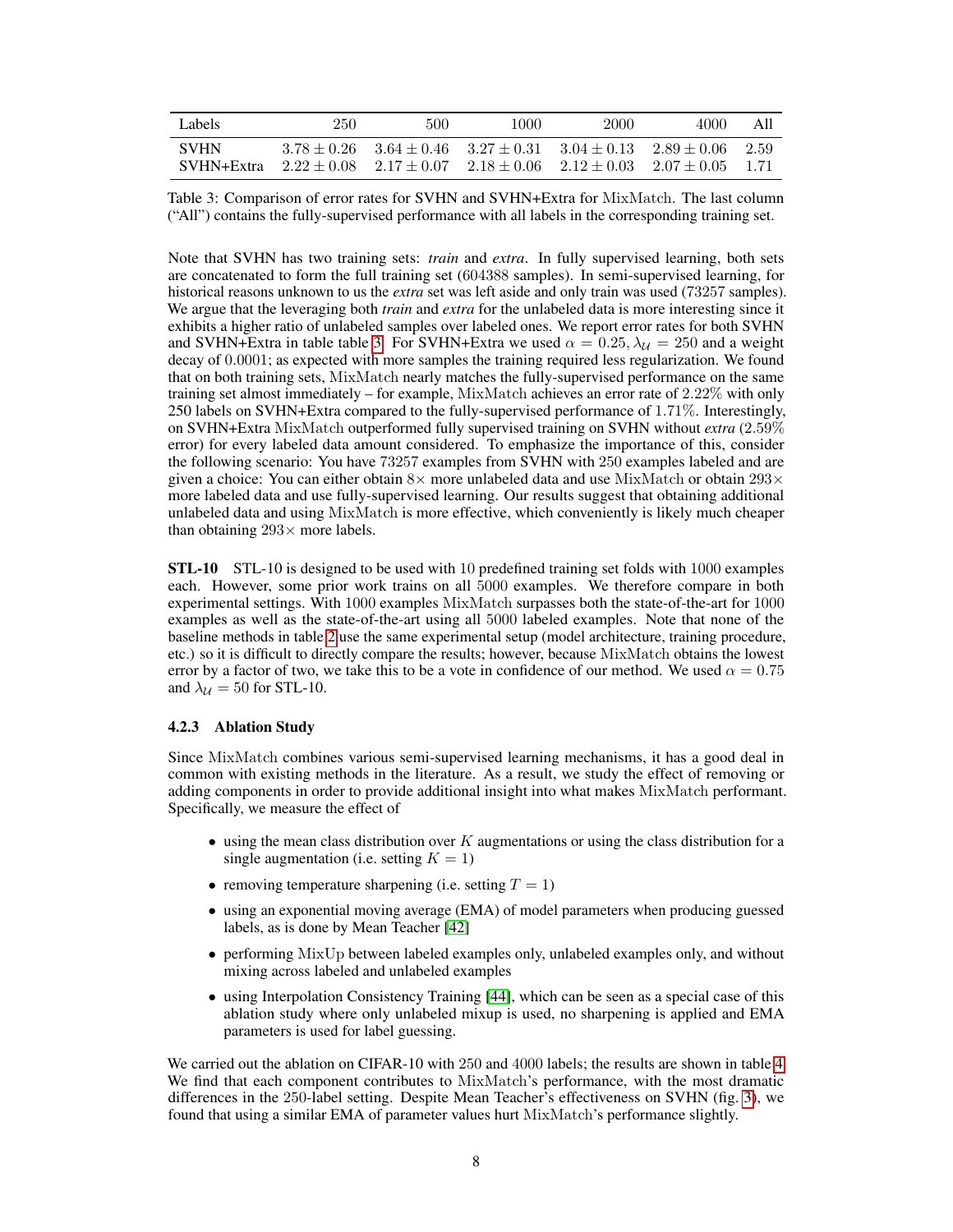<span id="page-8-1"></span>

| Ablation                                              | 250 labels | 4000 labels |
|-------------------------------------------------------|------------|-------------|
| MixMatch                                              | 11.80      | 6.00        |
| MixMatch without distribution averaging $(K = 1)$     | 17.09      | 8.06        |
| MixMatch without temperature sharpening $(T = 1)$     | 27.83      | 10.59       |
| MixMatch with parameter EMA                           | 11.86      | 6.47        |
| MixMatch without MixUp                                | 39.11      | 10.97       |
| MixMatch with MixUp on labeled only                   | 32.16      | 9.22        |
| MixMatch with MixUp on unlabeled only                 | 12.35      | 6.83        |
| MixMatch with MixUp on separate labeled and unlabeled | 12.26      | 6.50        |
| Interpolation Consistency Training [44]               | 38.60      | 6.81        |

Table 4: Ablation study results. All values are error rates on CIFAR-10 with 250 or 4000 labels. ICT uses EMA parameters and unlabeled mixup and no sharpening.

#### <span id="page-8-0"></span>4.3 MixMatch, Privacy-Preserving Learning, and Generalization

Learning with privacy is an excellent way to measure our approach's ability to generalize. Indeed, protecting the privacy of training data amounts to proving that the model does not overfit: a learning algorithm is said to be differentially private<sup>[1](#page-0-0)</sup> if adding, modifying, or removing any of its training samples would not result in a statistically significant difference in the model parameters learned. For this reason, learning with differential privacy is, in practice, a form of regularization.

Each access to the training data constitutes a potential leakage of private information. This sensitive information is often encoded in the pairing between an input and its label. Hence, approaches for deep learning from private training data, such as differentially private SGD [\[1\]](#page-9-17) but even more so PATE [\[34\]](#page-10-1), benefit from accessing as few labeled private training points as possible when computing updates to the model parameters. Semi-supervised learning is a natural fit for this setting. We show that MixMatch significantly improves upon the state-of-the-art for learning with differential privacy.

We use the PATE framework for learning with privacy. A student is trained in a semi-supervised way from public *unlabeled* data, part of which is labeled by an ensemble of teachers with access to private *labeled* training data. The fewer labels a student requires to reach a fixed accuracy, the stronger is the privacy guarantee it provides. Teachers use a noisy voting mechanism to respond to label queries from the student, and they may choose *not* to provide a label when they cannot reach a sufficiently strong consensus. For this reason, the fact that MixMatch improves the performance of PATE also illustrates MixMatch's improved generalization from few canonical exemplars of each class.

We compare the accuracy-privacy trade-off achieved by MixMatch to a VAT [\[30\]](#page-10-9) baseline on SVHN. VAT achieved the previous state-of-the-art of 91.6% test accuracy for a privacy loss of  $\varepsilon = 4.96$  [\[35\]](#page-10-17). Because MixMatch performs well with few labeled points, it is able to achieve  $95.21 \pm 0.17\%$  test accuracy for a much smaller privacy loss of ( $\varepsilon = 0.97$ ). Because  $e^{\varepsilon}$  is used to measure the degree of privacy, the improvement is approximately  $e^4 \approx 55 \times$ . A privacy loss  $\varepsilon$  below 1 corresponds to a much stronger privacy guarantee. When interpreting the test accuracy, note that the experimental setup used to evaluate PATE as in [\[34\]](#page-10-1), is different from the rest of this paper because the student trained with MixMatch has access to less training data (no more than 10K points here) than the teachers.

### 5 Conclusion

We introduced MixMatch, a semi-supervised learning method which combines ideas and components from the current dominant paradigms for semi-supervised learning. Through extensive experiments on semi-supervised and privacy-preserving learning, we found that MixMatch exhibited significantly improved performance compared to other methods in all settings we studied, often by a factor of two or more reduction in error rate. In future work, we are interested in incorporating additional ideas from the semi-supervised learning literature into hybrid methods and continuing to explore which components result in effective algorithms. Separately, most modern work on semi-supervised learning algorithms is evaluated on image benchmarks; we are interested in exploring the effectiveness of MixMatch in other domains.

<sup>&</sup>lt;sup>1</sup>Differential privacy is the most widely accepted technical definition of privacy.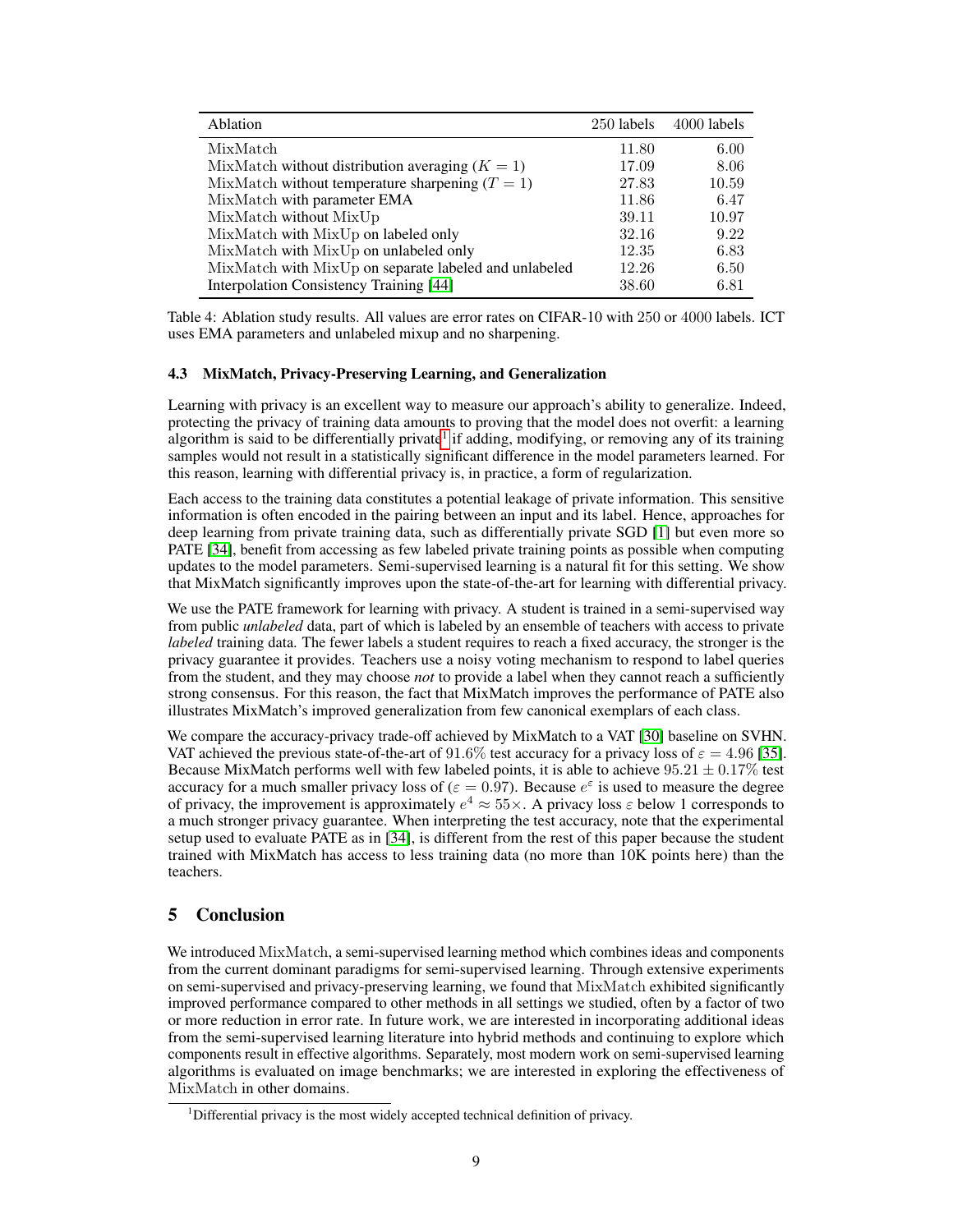#### Acknowledgement

We would like to thank Balaji Lakshminarayanan for his helpful theoretical insights.

#### References

- <span id="page-9-17"></span>[1] Martin Abadi, Andy Chu, Ian Goodfellow, H. Brendan McMahan, Ilya Mironov, Kunal Talwar, and Li Zhang. Deep learning with differential privacy. In *Proceedings of the 2016 ACM SIGSAC Conference on Computer and Communications Security*, pages 308–318. ACM, 2016.
- <span id="page-9-12"></span>[2] Ben Athiwaratkun, Marc Finzi, Pavel Izmailov, and Andrew Gordon Wilson. Improving consistency-based semi-supervised learning with weight averaging. *arXiv preprint arXiv:1806.05594*, 2018.
- <span id="page-9-4"></span>[3] Mikhail Belkin and Partha Niyogi. Laplacian eigenmaps and spectral techniques for embedding and clustering. In *Advances in Neural Information Processing Systems*, 2002.
- <span id="page-9-3"></span>[4] Yoshua Bengio, Olivier Delalleau, and Nicolas Le Roux. *Label Propagation and Quadratic Criterion*, chapter 11. MIT Press, 2006.
- <span id="page-9-11"></span>[5] Glenn W. Brier. Verification of forecasts expressed in terms of probability. *Monthey Weather Review*, 78(1):1–3, 1950.
- <span id="page-9-0"></span>[6] Olivier Chapelle, Bernhard Scholkopf, and Alexander Zien. *Semi-Supervised Learning*. MIT Press, 2006.
- <span id="page-9-7"></span>[7] Dan Claudiu Ciresan, Ueli Meier, Luca Maria Gambardella, and Jürgen Schmidhuber. Deep, big, simple neural nets for handwritten digit recognition. *Neural computation*, 22(12):3207–3220, 2010.
- <span id="page-9-13"></span>[8] Adam Coates, Andrew Ng, and Honglak Lee. An analysis of single-layer networks in unsupervised feature learning. In *Proceedings of the fourteenth international conference on artificial intelligence and statistics*, pages 215–223, 2011.
- <span id="page-9-5"></span>[9] Adam Coates and Andrew Y. Ng. The importance of encoding versus training with sparse coding and vector quantization. In *International Conference on Machine Learning*, 2011.
- <span id="page-9-8"></span>[10] Ekin D. Cubuk, Barret Zoph, Dandelion Mane, Vijay Vasudevan, and Quoc V. Le. Autoaugment: Learning augmentation policies from data. *arXiv preprint arXiv:1805.09501*, 2018.
- <span id="page-9-15"></span>[11] Emily Denton, Sam Gross, and Rob Fergus. Semi-supervised learning with context-conditional generative adversarial networks. *arXiv preprint arXiv:1611.06430*, 2016.
- <span id="page-9-14"></span>[12] Terrance DeVries and Graham W. Taylor. Improved regularization of convolutional neural networks with cutout. *arXiv preprint arXiv:1708.04552*, 2017.
- <span id="page-9-2"></span>[13] Alexander Gammerman, Volodya Vovk, and Vladimir Vapnik. Learning by transduction. In *Proceedings of the Fourteenth Conference on Uncertainty in Artificial Intelligence*, 1998.
- <span id="page-9-16"></span>[14] Xavier Gastaldi. Shake-shake regularization. *Fifth International Conference on Learning Representations (Workshop Track)*, 2017.
- <span id="page-9-10"></span>[15] Ian Goodfellow, Yoshua Bengio, and Aaron Courville. *Deep Learning*. MIT Press, 2016.
- <span id="page-9-6"></span>[16] Ian J. Goodfellow, Aaron Courville, and Yoshua Bengio. Spike-and-slab sparse coding for unsupervised feature discovery. In *NIPS Workshop on Challenges in Learning Hierarchical Models*, 2011.
- <span id="page-9-1"></span>[17] Yves Grandvalet and Yoshua Bengio. Semi-supervised learning by entropy minimization. In *Advances in Neural Information Processing Systems*, 2005.
- <span id="page-9-9"></span>[18] Ryuichiro Hataya and Hideki Nakayama. Unifying semi-supervised and robust learning by mixup. In *ICLR 2019 Workshop on Learning from Unlabeled Data*, 2019.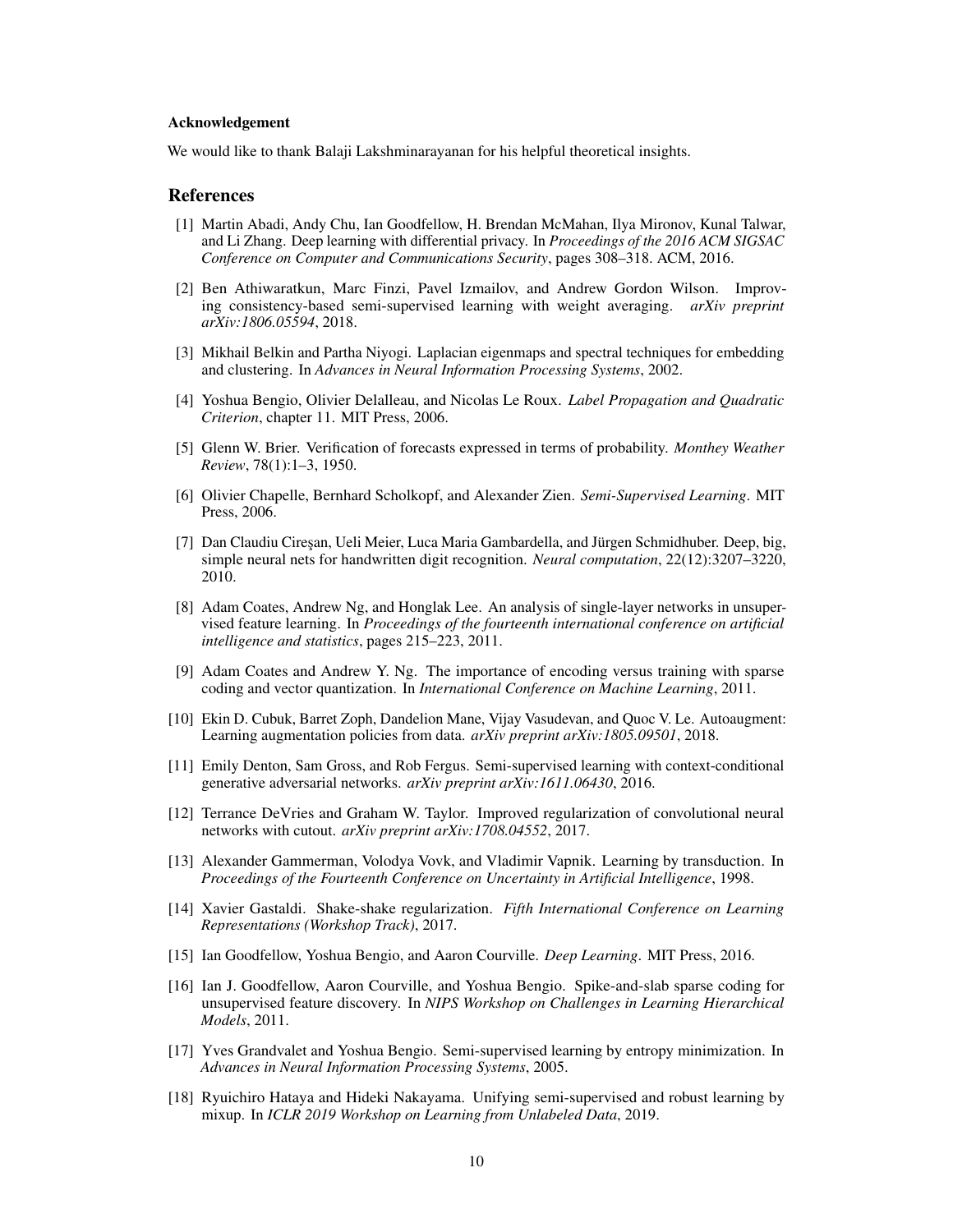- <span id="page-10-10"></span>[19] Geoffrey Hinton and Drew van Camp. Keeping neural networks simple by minimizing the description length of the weights. In *Proceedings of the 6th Annual ACM Conference on Computational Learning Theory*, 1993.
- <span id="page-10-16"></span>[20] Xu Ji, Joao F Henriques, and Andrea Vedaldi. Invariant information distillation for unsupervised image segmentation and clustering. *arXiv preprint arXiv:1807.06653*, 2018.
- <span id="page-10-3"></span>[21] Thorsten Joachims. Transductive inference for text classification using support vector machines. In *International Conference on Machine Learning*, 1999.
- <span id="page-10-2"></span>[22] Thorsten Joachims. Transductive learning via spectral graph partitioning. In *International Conference on Machine Learning*, 2003.
- <span id="page-10-5"></span>[23] Diederik P. Kingma, Shakir Mohamed, Danilo Jimenez Rezende, and Max Welling. Semisupervised learning with deep generative models. In *Advances in Neural Information Processing Systems*, 2014.
- <span id="page-10-14"></span>[24] Alex Krizhevsky. Learning multiple layers of features from tiny images. Technical report, University of Toronto, 2009.
- <span id="page-10-8"></span>[25] Samuli Laine and Timo Aila. Temporal ensembling for semi-supervised learning. In *Fifth International Conference on Learning Representations*, 2017.
- <span id="page-10-12"></span>[26] Balaji Lakshminarayanan, Alexander Pritzel, and Charles Blundell. Simple and scalable predictive uncertainty estimation using deep ensembles. In *Advances in Neural Information Processing Systems*, 2017.
- <span id="page-10-4"></span>[27] Julia A. Lasserre, Christopher M. Bishop, and Thomas P. Minka. Principled hybrids of generative and discriminative models. In *IEEE Computer Society Conference on Computer Vision and Pattern Recognition*, 2006.
- <span id="page-10-0"></span>[28] Dong-Hyun Lee. Pseudo-label: The simple and efficient semi-supervised learning method for deep neural networks. In *ICML Workshop on Challenges in Representation Learning*, 2013.
- <span id="page-10-11"></span>[29] Ilya Loshchilov and Frank Hutter. Fixing weight decay regularization in Adam. *arXiv preprint arXiv:1711.05101*, 2017.
- <span id="page-10-9"></span>[30] Takeru Miyato, Shin-ichi Maeda, Shin Ishii, and Masanori Koyama. Virtual adversarial training: a regularization method for supervised and semi-supervised learning. *IEEE transactions on pattern analysis and machine intelligence*, 2018.
- <span id="page-10-15"></span>[31] Yuval Netzer, Tao Wang, Adam Coates, Alessandro Bissacco, Bo Wu, and Andrew Y. Ng. Reading digits in natural images with unsupervised feature learning. In *NIPS Workshop on Deep Learning and Unsupervised Feature Learning*, 2011.
- <span id="page-10-7"></span>[32] Augustus Odena. Semi-supervised learning with generative adversarial networks. *arXiv preprint arXiv:1606.01583*, 2016.
- <span id="page-10-13"></span>[33] Avital Oliver, Augustus Odena, Colin Raffel, Ekin Dogus Cubuk, and Ian Goodfellow. Realistic evaluation of deep semi-supervised learning algorithms. In *Advances in Neural Information Processing Systems*, pages 3235–3246, 2018.
- <span id="page-10-1"></span>[34] Nicolas Papernot, Martín Abadi, Ulfar Erlingsson, Ian Goodfellow, and Kunal Talwar. Semisupervised knowledge transfer for deep learning from private training data. *arXiv preprint arXiv:1610.05755*, 2016.
- <span id="page-10-17"></span>[35] Nicolas Papernot, Shuang Song, Ilya Mironov, Ananth Raghunathan, Kunal Talwar, and Úlfar Erlingsson. Scalable private learning with pate. *arXiv preprint arXiv:1802.08908*, 2018.
- <span id="page-10-6"></span>[36] Yunchen Pu, Zhe Gan, Ricardo Henao, Xin Yuan, Chunyuan Li, Andrew Stevens, and Lawrence Carin. Variational autoencoder for deep learning of images, labels and captions. In *Advances in Neural Information Processing Systems*, 2016.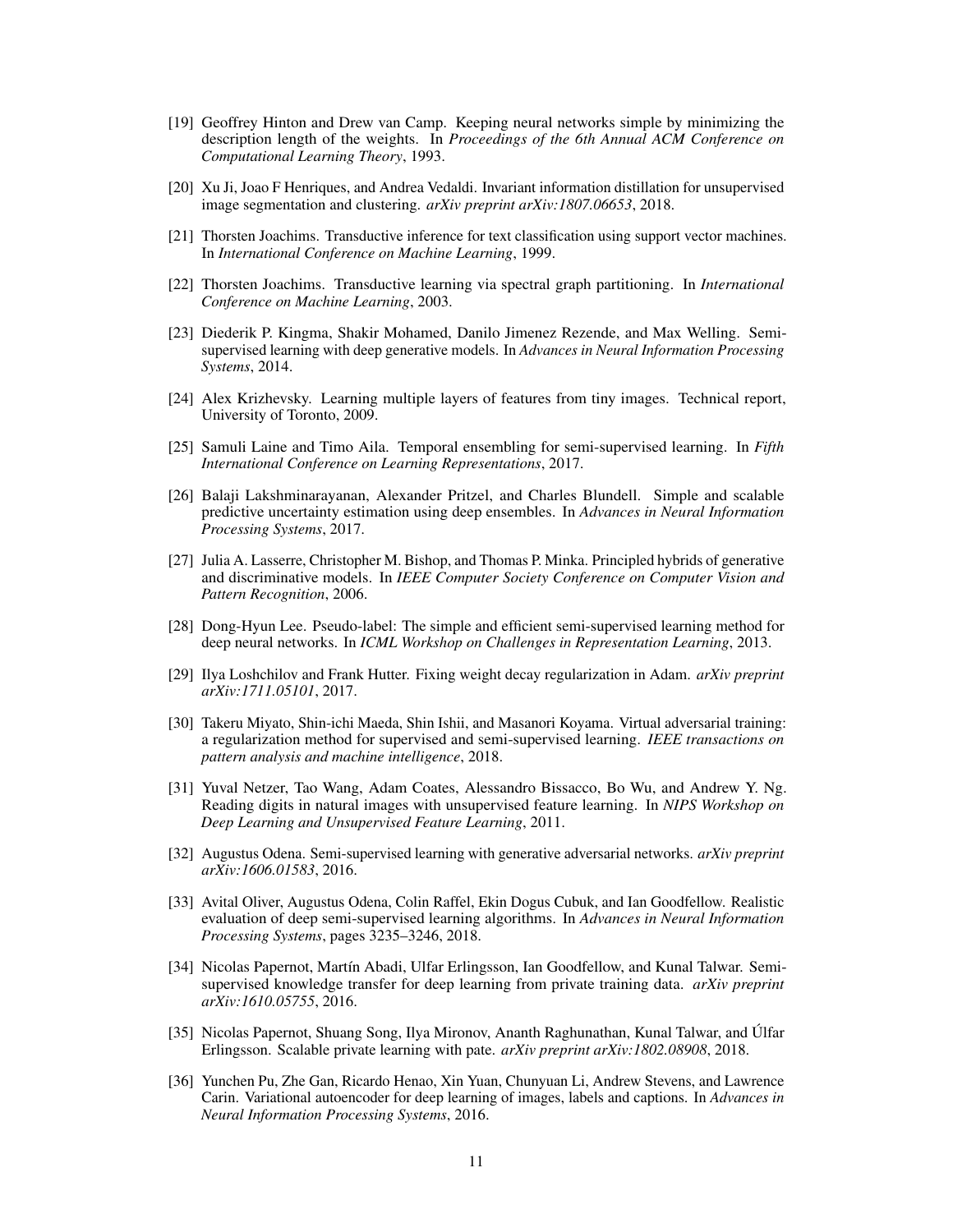- <span id="page-11-10"></span>[37] Antti Rasmus, Mathias Berglund, Mikko Honkala, Harri Valpola, and Tapani Raiko. Semisupervised learning with ladder networks. In *Advances in Neural Information Processing Systems*, 2015.
- <span id="page-11-4"></span>[38] Mehdi Sajjadi, Mehran Javanmardi, and Tolga Tasdizen. Regularization with stochastic transformations and perturbations for deep semi-supervised learning. In *Advances in Neural Information Processing Systems*, 2016.
- <span id="page-11-1"></span>[39] Ruslan Salakhutdinov and Geoffrey E. Hinton. Using deep belief nets to learn covariance kernels for Gaussian processes. In *Advances in Neural Information Processing Systems*, 2007.
- <span id="page-11-2"></span>[40] Tim Salimans, Ian Goodfellow, Wojciech Zaremba, Vicki Cheung, Alec Radford, and Xi Chen. Improved techniques for training GANs. In *Advances in Neural Information Processing Systems*, 2016.
- <span id="page-11-3"></span>[41] Patrice Y. Simard, David Steinkraus, and John C. Platt. Best practice for convolutional neural networks applied to visual document analysis. In *Proceedings of the International Conference on Document Analysis and Recognition*, 2003.
- <span id="page-11-5"></span>[42] Antti Tarvainen and Harri Valpola. Mean teachers are better role models: Weight-averaged consistency targets improve semi-supervised deep learning results. *Advances in Neural Information Processing Systems*, 2017.
- <span id="page-11-8"></span>[43] Vikas Verma, Alex Lamb, Christopher Beckham, Aaron Courville, Ioannis Mitliagkis, and Yoshua Bengio. Manifold mixup: Encouraging meaningful on-manifold interpolation as a regularizer. *arXiv preprint arXiv:1806.05236*, 2018.
- <span id="page-11-9"></span>[44] Vikas Verma, Alex Lamb, Juho Kannala, Yoshua Bengio, and David Lopez-Paz. Interpolation consistency training for semi-supervised learning. *arXiv preprint arXiv:1903.03825*, 2019.
- <span id="page-11-6"></span>[45] Guodong Zhang, Chaoqi Wang, Bowen Xu, and Roger Grosse. Three mechanisms of weight decay regularization. *arXiv preprint arXiv:1810.12281*, 2018.
- <span id="page-11-7"></span>[46] Hongyi Zhang, Moustapha Cisse, Yann N. Dauphin, and David Lopez-Paz. mixup: Beyond empirical risk minimization. *arXiv preprint arXiv:1710.09412*, 2017.
- <span id="page-11-11"></span>[47] Junbo Zhao, Michael Mathieu, Ross Goroshin, and Yann Lecun. Stacked what-where autoencoders. *arXiv preprint arXiv:1506.02351*, 2015.
- <span id="page-11-0"></span>[48] Xiaojin Zhu, Zoubin Ghahramani, and John D Lafferty. Semi-supervised learning using gaussian fields and harmonic functions. In *International Conference on Machine Learning*, 2003.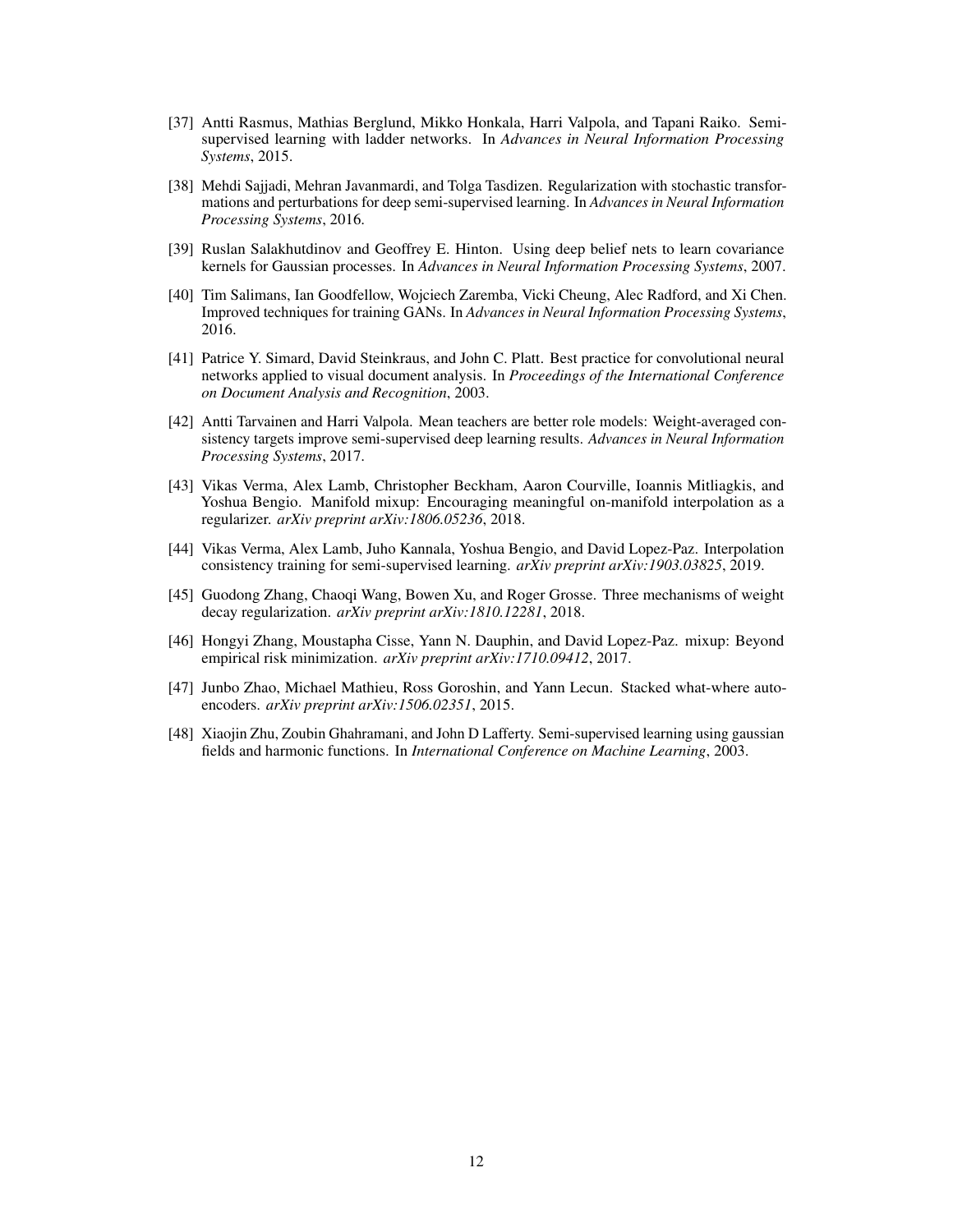| <b>Notation</b>                      | <b>Definition</b>                                                                                                                                                                                                                                              |
|--------------------------------------|----------------------------------------------------------------------------------------------------------------------------------------------------------------------------------------------------------------------------------------------------------------|
| H(p,q)                               | Cross-entropy between "target" distribution $p$ and "predicted" distribution $q$                                                                                                                                                                               |
| $\boldsymbol{x}$                     | A labeled example, used as input to a model                                                                                                                                                                                                                    |
| $\mathcal{p}$                        | A (one-hot) label                                                                                                                                                                                                                                              |
| L                                    | The number of possible label classes (the dimensionality of $p$ )                                                                                                                                                                                              |
| $\mathcal{X}$                        | A batch of labeled examples and their labels                                                                                                                                                                                                                   |
| $\mathcal{X}^{\prime}$               | A batch of processed labeled examples produced by MixMatch                                                                                                                                                                                                     |
| $\boldsymbol{u}$                     | An unlabeled example, used as input to a model                                                                                                                                                                                                                 |
| q                                    | A guessed label distribution for an unlabeled example                                                                                                                                                                                                          |
| $\mathcal{U}$                        | A batch of unlabeled examples                                                                                                                                                                                                                                  |
| $\mathcal{U}'$                       | A batch of processed unlabeled examples with their label guesses produced by<br>MixMatch                                                                                                                                                                       |
| $\theta$                             | The model's parameters                                                                                                                                                                                                                                         |
| $p_{\text{model}}(y \mid x; \theta)$ | The model's predicted distribution over classes                                                                                                                                                                                                                |
| Augment $(x)$                        | A stochastic data augmentation function that returns a modified version of $x$ . For<br>example, $\text{Augment}(\cdot)$ could implement randomly shifting an input image, or<br>implement adding a perturbation sampled from a Gaussian distribution to $x$ . |
| $\lambda_{\mathcal{U}}$              | A hyper-parameter weighting the contribution of the unlabeled examples to the<br>training loss                                                                                                                                                                 |
| $\alpha$                             | Hyperparameter for the Beta distribution used in MixUp                                                                                                                                                                                                         |
| T                                    | Temperature parameter for sharpening used in MixMatch                                                                                                                                                                                                          |
| K                                    | Number of augmentations used when guessing labels in MixMatch                                                                                                                                                                                                  |

# A Notation and definitions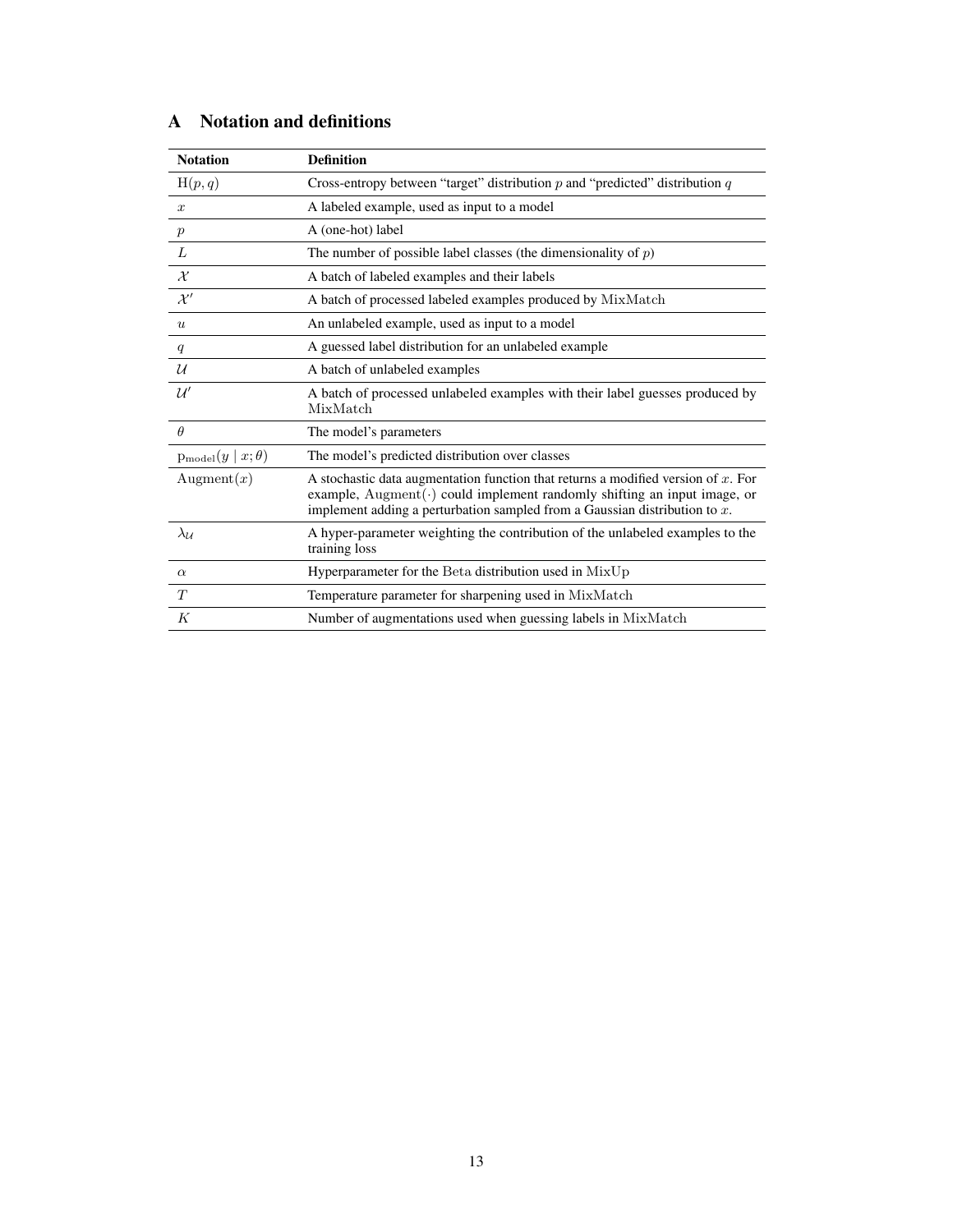## B Tabular results

### B.1 CIFAR-10

Training the same model with supervised learning on the entire 50000-example training set achieved an error rate of 4.13%.

<span id="page-13-0"></span>

| Methods/Labels | 250              | 500              | 1000             | 2000             | 4000             |
|----------------|------------------|------------------|------------------|------------------|------------------|
| PiModel        | $53.02 \pm 2.05$ | $41.82 \pm 1.52$ | $31.53 \pm 0.98$ | $23.07 \pm 0.66$ | $17.41 \pm 0.37$ |
| PseudoLabel    | $49.98 \pm 1.17$ | $40.55 \pm 1.70$ | $30.91 \pm 1.73$ | $21.96 \pm 0.42$ | $16.21 \pm 0.11$ |
| Mixup          | $47.43 \pm 0.92$ | $36.17 \pm 1.36$ | $25.72 \pm 0.66$ | $18.14 \pm 1.06$ | $13.15 \pm 0.20$ |
| <b>VAT</b>     | $36.03 \pm 2.82$ | $26.11 \pm 1.52$ | $18.68 \pm 0.40$ | $14.40 \pm 0.15$ | $11.05 \pm 0.31$ |
| MeanTeacher    | $47.32 \pm 4.71$ | $42.01 \pm 5.86$ | $17.32 + 4.00$   | $12.17 \pm 0.22$ | $10.36 \pm 0.25$ |
| MixMatch       | $11.08 \pm 0.87$ | $9.65 + 0.94$    | $7.75 + 0.32$    | $7.03 + 0.15$    | $6.24 \pm 0.06$  |

Table 5: Error rate (%) for CIFAR10.

### B.2 SVHN

Training the same model with supervised learning on the entire 73257-example training set achieved an error rate of 2.59%.

<span id="page-13-1"></span>

| Methods/Labels | 250              | 500              | 1000             | 2000             | 4000            |
|----------------|------------------|------------------|------------------|------------------|-----------------|
| PiModel        | $17.65 \pm 0.27$ | $11.44 \pm 0.39$ | $8.60 \pm 0.18$  | $6.94 \pm 0.27$  | $5.57 \pm 0.14$ |
| PseudoLabel    | $21.16 \pm 0.88$ | $14.35 \pm 0.37$ | $10.19 \pm 0.41$ | $7.54 \pm 0.27$  | $5.71 \pm 0.07$ |
| Mixup          | $39.97 \pm 1.89$ | $29.62 \pm 1.54$ | $16.79 \pm 0.63$ | $10.47 \pm 0.48$ | $7.96 \pm 0.14$ |
| <b>VAT</b>     | $8.41 \pm 1.01$  | $7.44 \pm 0.79$  | $5.98 \pm 0.21$  | $4.85 \pm 0.23$  | $4.20 \pm 0.15$ |
| MeanTeacher    | $6.45 \pm 2.43$  | $3.82 \pm 0.17$  | $3.75 \pm 0.10$  | $3.51 \pm 0.09$  | $3.39 \pm 0.11$ |
| MixMatch       | $3.78 \pm 0.26$  | $3.64 \pm 0.46$  | $3.27 \pm 0.31$  | $3.04 \pm 0.13$  | $2.89 \pm 0.06$ |

Table 6: Error rate (%) for SVHN.